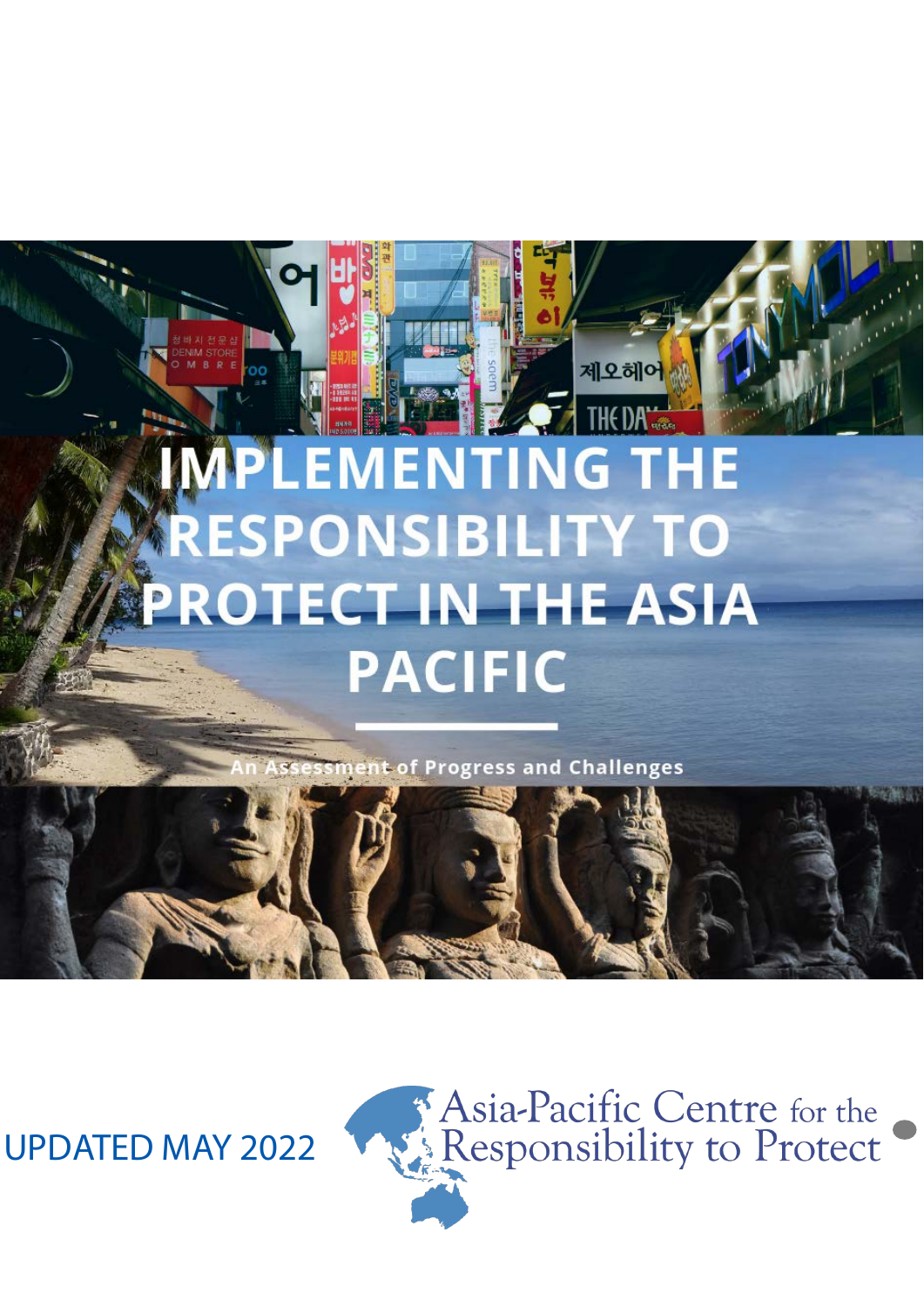### **Acknowledgements**

This updated report was prepared by the staff of the Asia Pacific Centre for the Responsibility to Protect: Professor Alex Bellamy, and Mr Neal Simpson based at the School of Political Science and International Studies at the University of Queensland.

The first version was published in 2019 and is available at https://r2pasiapacific.org/files/4120/BASELINE\_REPORT\_ OCT2019.pdf

Maps created with MapChart

**Asia Pacific Centre for the Responsibility to Protect** School of Political Science and International Studies The University of Queensland St Lucia Brisbane QLD 4072 Australia Email: r2pinfo@uq.edu.au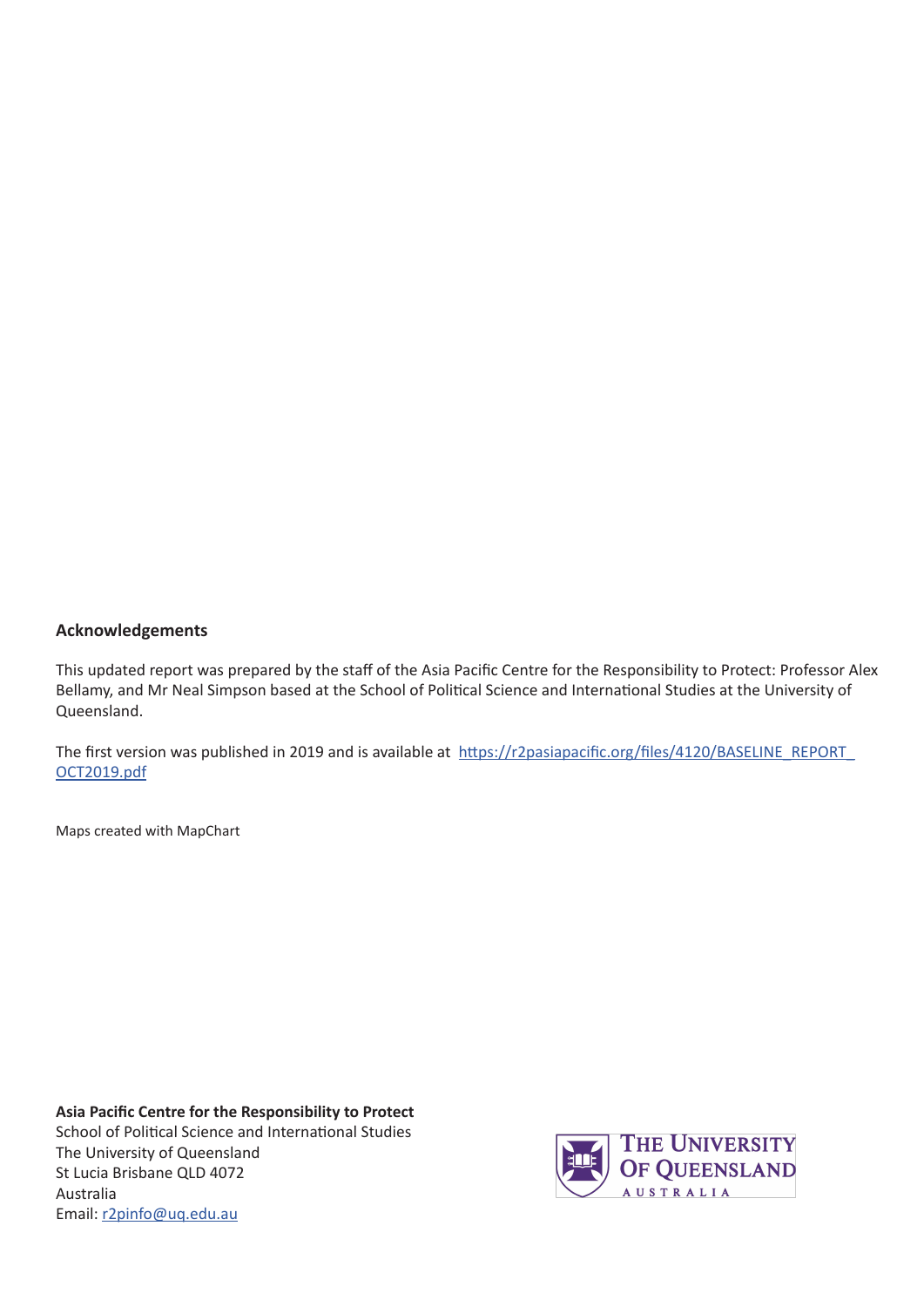# EXECUTIVE SUMMARY

Stemming from the horrors of the Rwandan genocide in 1994 and the genocide in Srebrenica the following year, the Responsibility to Protect (R2P) was conceived to better protect vulnerable populations from mass atrocities. R2P became an internationally agreed upon principle adopted unanimously by Heads of State and Government at the 2005 United Nations World Summit, and subsequently reaffirmed by the United Nations (UN) General Assembly and UN Security Council in subsequent years. R2P recognises that states have a responsibility to protect their own populations from genocide, war crimes, ethnic cleansing and crimes against humanity, collectively known as mass atrocities or atrocity crimes.

For the principle to be effective, R2P calls on the international community to assist and encourage individual States to fulfil their primary responsibility to protect, calling specifically for the prevention of atrocity crimes and of their incitement. When States are "manifestly failing" to uphold their responsibility (by either being unwilling or unable), the international community has the responsibility to respond in a "timely and decisive" fashion through diplomatic, humanitarian and other peaceful means. Should such a response be ineffectual or deemed inadequate, the international community should respond with all the tools available to the UN Security Council, up to and including intervention.

Since 2009, the UN Secretary-General has issued an annual report on the implementation of R2P, and work continues to determine exactly what effective and practical R2P implementation looks like, whether there are any gaps in protection, and whether progress is being made.

The initial report APR2P released in 2019 sought to aid this endeavour by analysing implementation of R2P in the Asia Pacific region. The following report provides an update on that analysis and seeks to determine whether implementation of R2P within the Asia Pacific has become more effective or has declined within the past two years. It aims to give stakeholders in atrocity prevention, whether they be in government, academia or civil society, an overview of R2P implementation and update the conclusions and recommendations made in the previous 2019 report. With conflict, violence and political repression all present in the Asia Pacific, it is hoped this research can inform future practice of atrocity prevention as the region confronts pertinent challenges to the protection of its vulnerable populations.

As this report is an update, it will draw on information and data that was previously published in the 'baseline' report in 2019. For a history of atrocity prevention and R2P as it relates to the Asia Pacific and an explanation of the full methodology used in both studies, please refer to that report.

The update finds that within the past two years, effective implementation of R2P within the Asia Pacific region has decreased, with most countries regressing overall in comparison to their 2019 scores. This fall can be attributed to a variety of factors including ongoing atrocity crimes, increased political autocracy and the COVID-19 pandemic, which has increased the vulnerability of already vulnerable populations and exacerbated existing risk factors of atrocity crimes within States. Protecting refugees fleeing atrocity crimes and dealing with past atrocities also remain problems, as does the region's general aversion to strengthening regional ties. The overall index score for the region fell by approximately three points, from 45.5 to 42, reflecting the overall erosion of protection from human rights violations and atrocity crime risks. Subregional variations in the average remain, with the Pacific falling from 57.6 to 56; ASEAN countries falling from 36 to 33, and those in Northeast Asia falling from 48 to 43.

Based on these results, this update report offers the following recommendations:

- 1. Take further action to better harness the region's strong engagement with UN processes on human rights and national legislation, and to replicate the UN's models of dialogue and engagement. These include matters around human rights, Special Procedure visits, and peacekeeping operations.
- 2. Strengthen capacity and willingness of States to deal with atrocity crime risks at the regional level, ensuring countries recognise that Pillars I and II of R2P begin at the level of the State.
- 3. Governments, civil society organisations and academia should focus on initiating informal dialogues and discussions with as many stakeholders as possible in the region, particularly in the Pacific, to broaden understanding and engagement with R2P and identify policy areas for future research and development.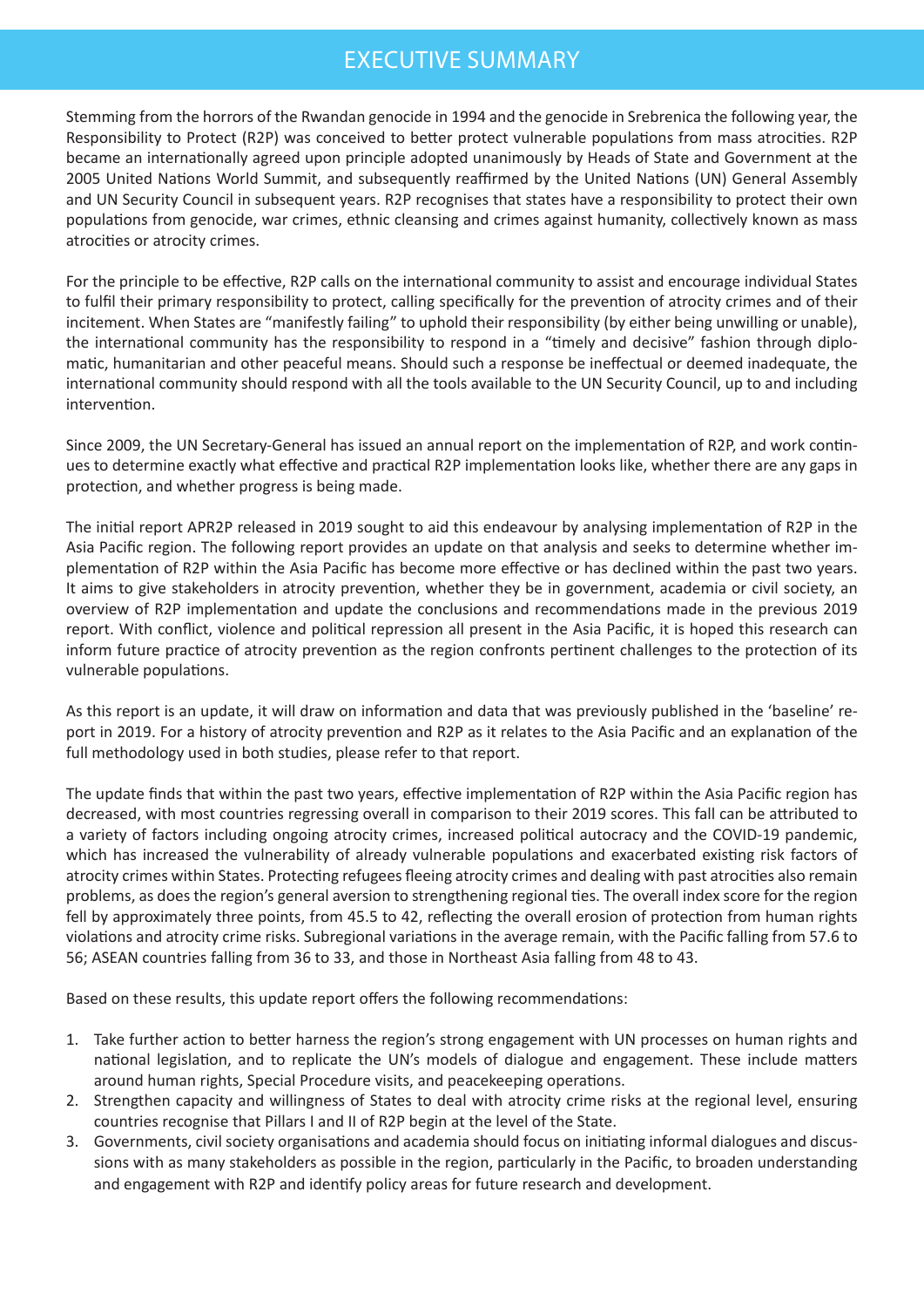### INTRODUCTION

Stemming from the horrors of the Rwandan genocide in 1994 and the genocide in Srebrenica the following year, the Responsibility to Protect (R2P) was conceived to better protect vulnerable populations from mass atrocities. R2P became an internationally agreed upon principle adopted unanimously by Heads of State and Government at the 2005 United Nations World Summit, and subsequently reaffirmed by the United Nations (UN) General Assembly and UN Security Council in subsequent years. R2P recognises that states have a responsibility to protect their own populations from genocide, war crimes, ethnic cleansing and crimes against humanity, collectively known as mass atrocities or atrocity crimes.

For the principle to be effective, R2P calls on the international community to assist and encourage individual States to fulfil their primary responsibility to protect, calling specifically for the prevention of atrocity crimes and of their incitement. When States are "manifestly failing" to uphold their responsibility (by either being unwilling or unable), the international community has the responsibility to respond in a "timely and decisive" fashion through diplomatic, humanitarian and other peaceful means. Should such a response be ineffectual or deemed inadequate, the international community should respond with all the tools available to the UN Security Council, up to and including intervention.

In the 2009 UN Secretary-General's report, entitled 'Implementing the responsibility to protect', the R2P principle was separated into three 'pillars' to assist in the operationalisation of the principle. These pillars are:

I: Each individual State bears the primary responsibility for protecting its own populations from genocide, war crimes, ethnic cleansing and crimes against humanity.

II: The international community has a responsibility to encourage and assist States in fulfilling this primary responsibility.

III: The international community has a responsibility to use appropriate diplomatic, humanitarian and other peaceful means to protect populations from these crimes. Should peaceful means be inadequate and national authorities of States manifestly fail to protect their populations from these crimes, the international community must be prepared to take timely and decisive action to protect those populations at risk, in accordance with the UN Charter.

Based on the recommendations in the UN Secretary-General's annual reports, R2P's three pillars encompass a range of policy mechanisms for States to enact to fulfil their responsibility to protect. In the domestic context, responsibility is exercised through security, human rights, and judicial institutions, through policies designed to eliminate discrimination and reduce inequality, as well as through vibrant civil societies and a free press. International elements of responsibility include using political mediation, economic incentives, sanctions, humanitarian aid, diplomatic measures, and legal instruments to encourage and assist states to fulfil their responsibility. Military intervention is reserved only for the most extreme situations and can only be exercised in accordance with the UN Charter. Since 2009, the UN Secretary-General has issued an annual report on the implementation of R2P, and work continues to determine exactly what effective and practical R2P implementation looks like, whether there are any gaps in protection, and whether progress is being made.

The initial report APR2P released in 2019 sought to aid this endeavour by analysing implementation of R2P in the Asia Pacific region (See Figure 1). The Asia Pacific region includes the countries situated along the western shoreline of the Pacific Ocean, as well as countries situated in its western part (it does not, therefore, encompass all of the countries located in Asia, nor does it include all countries which border, or are located within, the Pacific Ocean [the Pacific Rim countries]). For the purposes of this study, as it did for the original, the Asia Pacific region includes countries typically considered to be part of Southeast Asia (Vietnam, Laos, Cambodia, Myanmar, Thailand, Brunei Darussalam, Singapore, the Philippines, Indonesia and Timor-Leste), and select States situated in East Asia (China, Japan, Mongolia and North and South Korea).

The Pacific or Oceanic region encompasses many States, but for this study, we have limited the focus to the those with the largest populations: Australia, New Zealand, Papua New Guinea, Fiji, and the Solomon Islands. Vanuatu was also included as a new entry in 2022. While they appear in the country rankings, they do not factor into Indicator totals or the comparison between other countries or Indicators. As they were not present in the original 2019 study, their inclusion would skew the data.

Analysing the impact of atrocity crimes and their prevention in the Asia Pacific is pertinent, as they have left no part of the region untouched in a history spanning back through the 20th century and into the colonial era. At the start of the 21st century however, the incidence of atrocity crimes fell, along with the region's increased political and economic heft on the global stage. Yet, in the past several years and especially since 2019, rates of ongoing violence and human rights abuses, and the corresponding risks of atrocities occurring, has increased. This can be attributed to several reasons, including a rise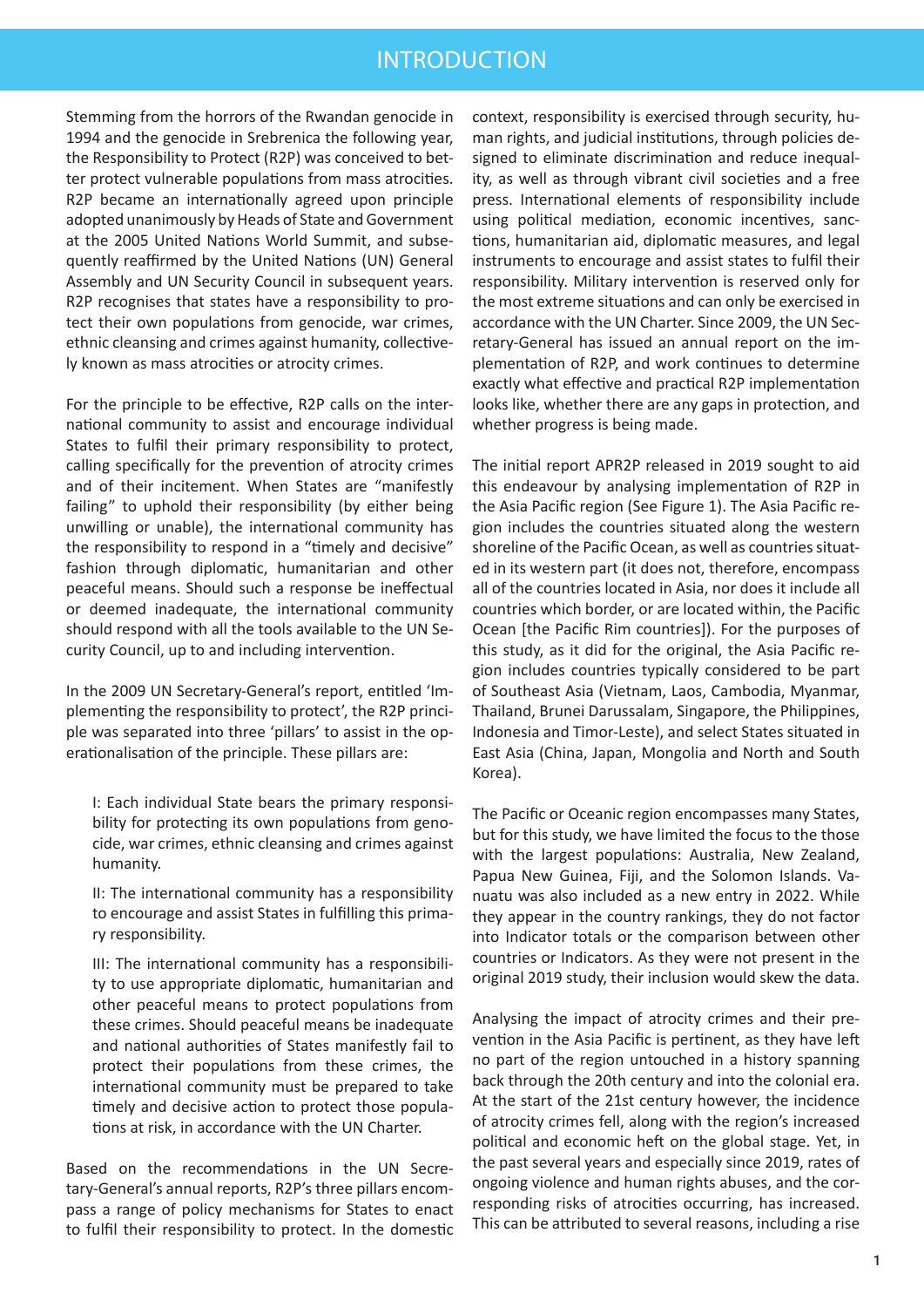### INTRODUCTION



in global political autocracy (a phenomenon in which the Asia Pacific is not immune), increasing economic and technological development, and the onset of the global COVID-19 pandemic.

The pandemic has had a profound impact on States within the Asia Pacific and has the potential to influence the risks of atrocity crimes regarding vulnerable populations. The pandemic is ongoing and as such the full health, social, economic and political effects will likely not become evident or fully understood for some years. The scale and effects of the pandemic are beyond the scope of this update report. Yet it is important to note that COVID-19 could act (and has acted) as an aggravator for already existing risk factors of atrocity crimes, which is supported by other research conducted by the Centre.

These developments coincide with barriers already identified in the previous report that hinder greater implementation of R2P within the region. These are:

1. Limited political will, engagement and resources to protect vulnerable communities.

2. Limited institutional capacity to prevent and respond effectively to atrocity crimes.

3. Lack of knowledge and understanding of R2P, atrocity risks, mitigation and response strategies.

4. Limited commitment to some of the social norms that support the implementation of R2P, especially human rights and gender equality.

5. Limited civil society awareness, engagement and capacity to impact policy in the field of atrocity prevention and a lack of stable collaboration mechanisms in different tracks (through official channels, civil society, academia, and the United Nations).

6. Entrenched practices of authoritarian government, discrimination, and deep-seated prejudice in some communities.

The following report provides an update on these barriers and seeks to determine whether implementation of R2P within the Asia Pacific has become more effective or has declined within the past two years. It aims to give stakeholders in atrocity prevention, whether they be in government, academia or civil society, an overview of R2P implementation and update the conclusions and recommendations made in the previous 2019 report. With conflict, violence and political repression all present in the Asia Pacific, it is hoped this research can inform future practice of atrocity prevention as the region confronts pertinent challenges to the protection of its vulnerable populations.

As this report is an update, it will draw on information and data that was previously published in the 'baseline' report in 2019. For a history of atrocity prevention and R2P as it relates to the Asia Pacific and an explanation of the full methodology used in both studies, please refer to that report.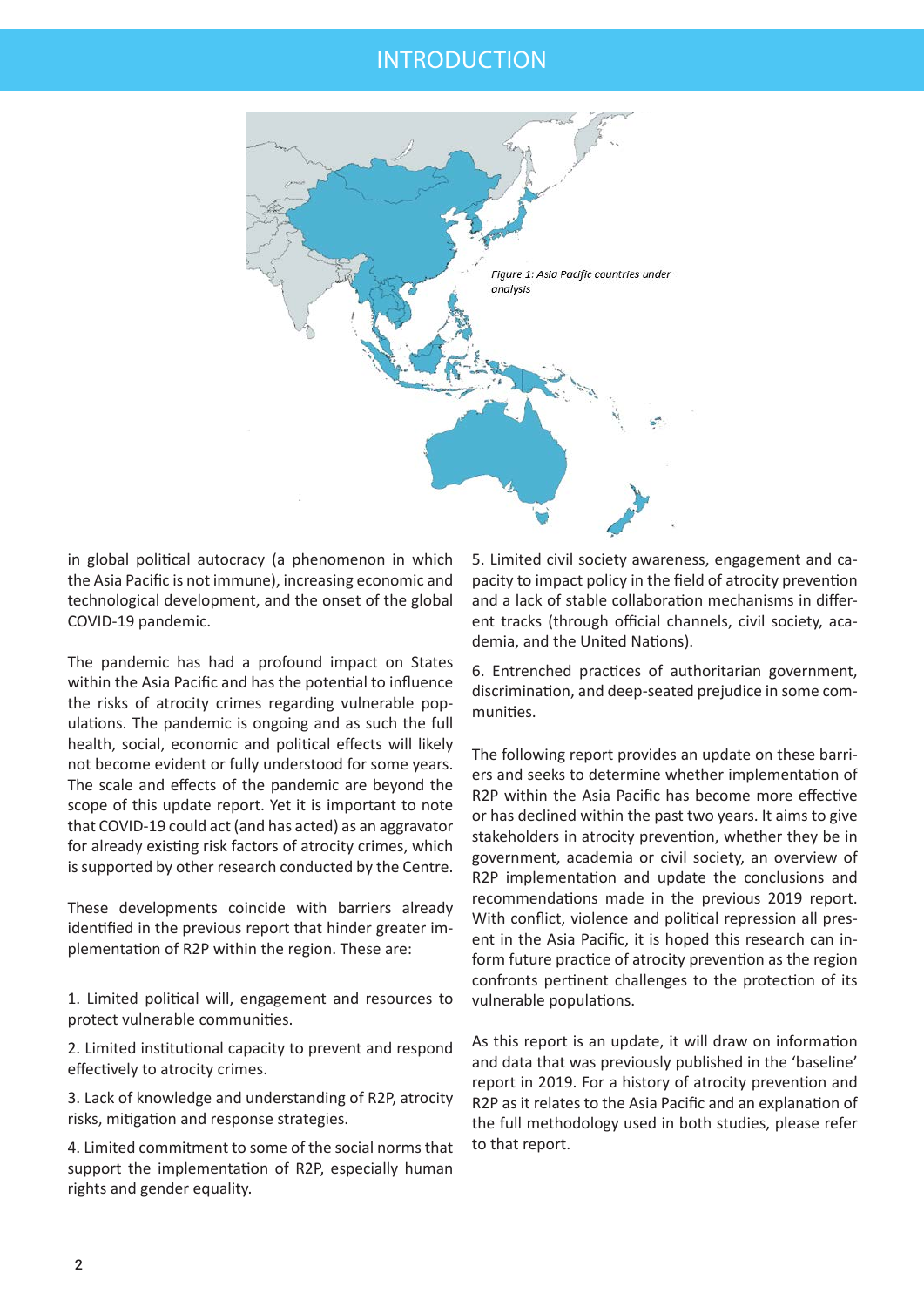# METHODOLOGY

The updated assessment uses a series of 36 Indicators to measure a State's effectiveness at implementing and upholding R2P. These Indicators were drawn from the UN Secretary-General's recommendations on how best to implement R2P as well as the commitments agreed upon by States in the World Summit Outcome document of 2005. This information constitutes guidance for States to integrate R2P into their domestic, foreign and defence policies, and are grouped into the following thematic areas:

- Basic compliance with R2P (3 Indicators).
- The adoption of relevant R2P policy mechanisms (3 Indicators).
- The adoption and implementation of relevant human rights obligations (11 Indicators).
- The adoption of key domestic policy mechanisms (5 Indicators).
- The use of bilateral and multilateral diplomacy to further R2P implementation (7 Indicators).
- Support for R2P implementation through the United Nations, prevention efforts, peacekeeping, and assistance (7 Indicators).

It should be noted these thematic areas are not discrete categories and there is some overlap between the areas and Indicators. But, taken together, the results of these Indicators provide a comprehensive picture of efforts by an individual State to implement R2P within the last two years.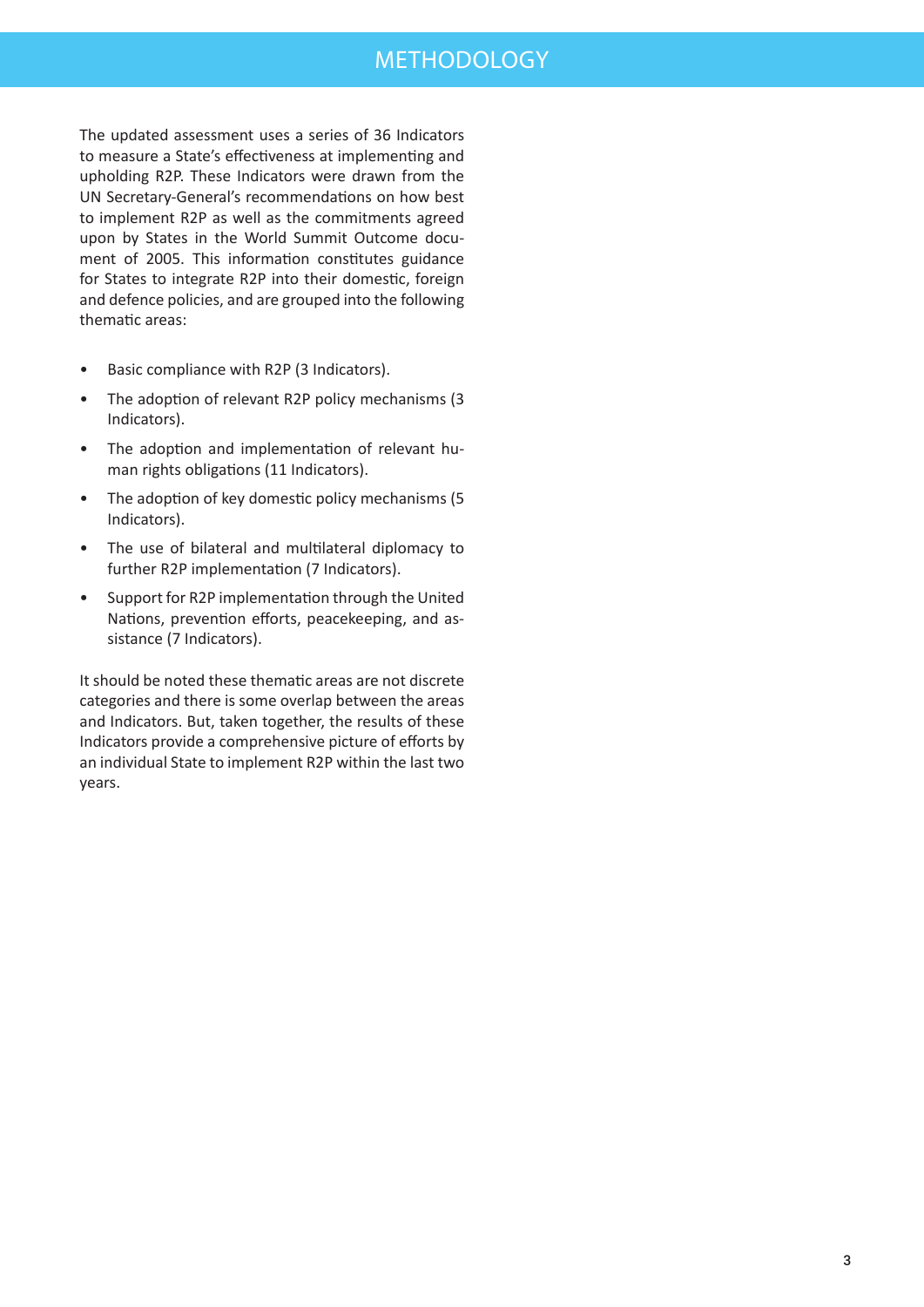# INDICATORS OF R2P IMPLEMENTATION BY STATES

|                                       |                | Specific indicators/recommendations and key sector areas                                                                                                           |  |  |  |
|---------------------------------------|----------------|--------------------------------------------------------------------------------------------------------------------------------------------------------------------|--|--|--|
| <b>Thematic areas</b>                 |                | <b>Indicator</b>                                                                                                                                                   |  |  |  |
| <b>Basic Compliance</b>               | 1              | Protection of populations from atrocity crimes                                                                                                                     |  |  |  |
|                                       | 2              | Reduction of atrocity crime risk                                                                                                                                   |  |  |  |
|                                       | 3              | Dealing with past atrocity crimes                                                                                                                                  |  |  |  |
| <b>Policy mechanisms</b>              | 4              | Appoint national R2P focal point                                                                                                                                   |  |  |  |
|                                       | 5              | Incorporate atrocity crime risks and dynamics into conflict analysis and/or development partner-<br>ships                                                          |  |  |  |
|                                       | 6              | Establish domestic mechansisms to hold the government accountable for upholding its responsi-<br>bility to protect                                                 |  |  |  |
| <b>International Human</b>            | $\overline{7}$ | Sign, ratify and implement relevant instruments of international law                                                                                               |  |  |  |
| <b>Rights Obligations</b>             | 8              | Sign and ratify the Rome Statute of the International Criminal Court and cooperate fully with the<br>Court                                                         |  |  |  |
|                                       | 9              | Establish and maintain National Human Rights Institutions in accordance with the Paris Principles                                                                  |  |  |  |
|                                       | 10             | Ensure domestic promotion and protection of human rights, focusing on the elimination of dis-<br>crimination                                                       |  |  |  |
|                                       | 11             | Participate in international peer review processes, including the Universal Periodic Review of the<br><b>UN Human Rights Council</b>                               |  |  |  |
|                                       | 12             | Cooperate fully with UN Human Rights mandate holders and those of relevant regional organisa-<br>tions                                                             |  |  |  |
|                                       | 13             | Ensure equal access to justice                                                                                                                                     |  |  |  |
|                                       | 14             | Criminalise incitement to commit genocide, war crimes, ethnic cleansing and crimes against<br>humanity                                                             |  |  |  |
|                                       | 15             | Take measures to counter and prevent violent extremism                                                                                                             |  |  |  |
|                                       | 16             | Enact and implement laws protecting vulnerable groups, particularly in relation to sexual and<br>gender-based violence                                             |  |  |  |
|                                       | 17             | Protect individuals and groups fleeing atrocity crimes and their risk, in accordance with Interna-<br>tional Refugee Law                                           |  |  |  |
| <b>Domestic implemen-</b>             | 18             | Conduct a national assessment of risk and resilience                                                                                                               |  |  |  |
| tation                                | 19             | Cultivate and protect an active, diverse and robust civil society                                                                                                  |  |  |  |
|                                       | 20             | Ensure legitimate, effective and civilian controlled security sector                                                                                               |  |  |  |
|                                       | 21             | Ensure that the education system reflects the ethnic, national and cultural diversity of society, and<br>sets an example of inclusiveness                          |  |  |  |
|                                       | 22             | Prevent nationals committing atrocity crimes overseas                                                                                                              |  |  |  |
| <b>Bilateral &amp; Multilat-</b>      | 23             | Participate in international, regional and national discussions on the further advancement of R2P                                                                  |  |  |  |
| eral Relations                        | 24             | Leverage existing mechanisms and institutions (including regional and sub-regional organisations)<br>to encourage States to fulfil their responsibility to protect |  |  |  |
|                                       | 25             | Encourage and assist States to fulfil their R2P in situations of emerging or ongoing crisis, such as<br>good offices and preventive diplomacy                      |  |  |  |
|                                       | 26             | Strengthen regional and international networks for atrocity crime prevention.                                                                                      |  |  |  |
|                                       | 27             | Strengthen the role and capacity of regional organisations                                                                                                         |  |  |  |
|                                       | 28             | Support the development and work of regional human rights and other preventive capacities                                                                          |  |  |  |
|                                       | 29             | Support atrocity prevention through development and assistance partnerships                                                                                        |  |  |  |
| <b>United Nations,</b><br>prevention, | 30             | Support the early warning and capacity building efforts of the UN Office on Genocide Prevention<br>and R2P                                                         |  |  |  |
| Peacekeeping, and<br>assistance       | 31             | Support the strengthening of the UN's capacity for atrocity prevention, including through the UN<br>Human Rights system                                            |  |  |  |
|                                       | 32             | Support preventive actions on atrocity crimes                                                                                                                      |  |  |  |
|                                       | 33             | Contribute to United Nations peace operations (especially those with a protection of civilians<br>mandate)                                                         |  |  |  |
|                                       | 34             | Develop the capacities needed to support civilian protection, including through the training of<br>military and civilian personnel for peacekeeping                |  |  |  |
|                                       | 35             | Support the Kigali Principles                                                                                                                                      |  |  |  |
|                                       | 36             | Support UN Security Council veto restraint on issues relating to atrocity prevention                                                                               |  |  |  |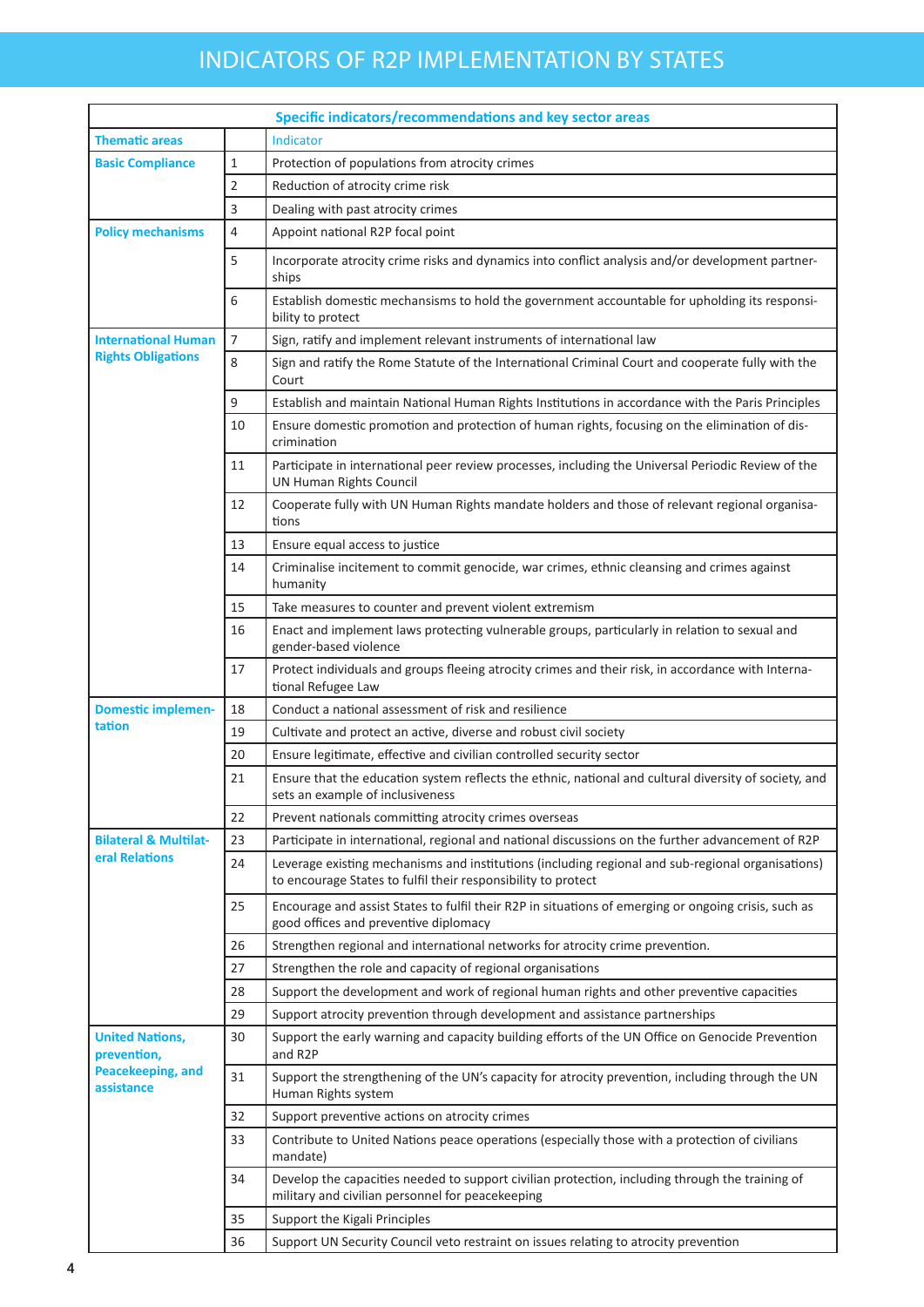To evaluate each State's performance in each Indicator, a five-point scale was used:

| <b>Indicator Five point Scale</b> |                                                                            |                           |  |
|-----------------------------------|----------------------------------------------------------------------------|---------------------------|--|
| <b>Ranking</b>                    | <b>Criteria</b>                                                            | <b>Numerical</b><br>Value |  |
| <b>Very</b><br>strong             | Contributions/compliance<br>is fully comprehensive and<br>consistent       | 5                         |  |
| <b>Strong</b>                     | Contributions/compliance<br>is relatively comprehensive<br>and consistent  | 4                         |  |
| Fair                              | Contributions/compliance<br>generally meet basic ex-<br>pectations         | 3                         |  |
| <b>Weak</b>                       | Contributions/compliance<br>fall below basic expecta-<br>tions             | $\mathfrak{D}$            |  |
| <b>Very</b><br><b>Weak</b>        | Contributions/compliance<br>fall significantly below<br>basic expectations | 1                         |  |

Each of the rankings were also given a number from 1 to 5, relating to the strength of the specific Indicator. From these scores, an index score was calculated to determine a State's overall performance for adopting and implementing R2P. A score of 100 would suggest that a country is doing everything that might be expected of it to implement R2P. At the other end of the spectrum, a score of 0 suggests it is doing nothing to implement its R2P. Between these poles, an overall score of 0-19 was judged 'Very Weak', 20-39 'Weak', 40-59 'Fair', 60- 79 'Strong' and 80-100 'Very Strong'.

A further note was made if the Indicator had 'Increased', 'Decreased' or was 'Unchanged' since 2019, allowing comparisons to be made between the two datasets. The Indicator rankings of individual States, and notes describing each ranking, will be published separately in technical annexes related to each country.

#### **A Note on Data**

Like the first report in 2019, this update draws from an extensive range of primary and secondary sources to determine a State's performance in implementing R2P. Direct primary evidence includes ratified international statutes, voting behaviour at the United Nations Security Council and/or the General Assembly, constitutional edicts and domestic legal provisions (such as Criminal Codes). Secondary evidence comprises governmental and non-governmental reports, media articles, and academic sources, amongst others.

Furthermore, all sources analysed, both primary and secondary, are open sources, and as such the Indicator rankings were based on publicly-available information. Due to this method, gathering information on certain States and Indicators was made challenging by a dearth of information available. It is possible that rankings of countries could improve or decline based on information inaccessible to this study. Stakeholders should keep this limitation in mind when reviewing the information in this report and the associated technical annexes of each country.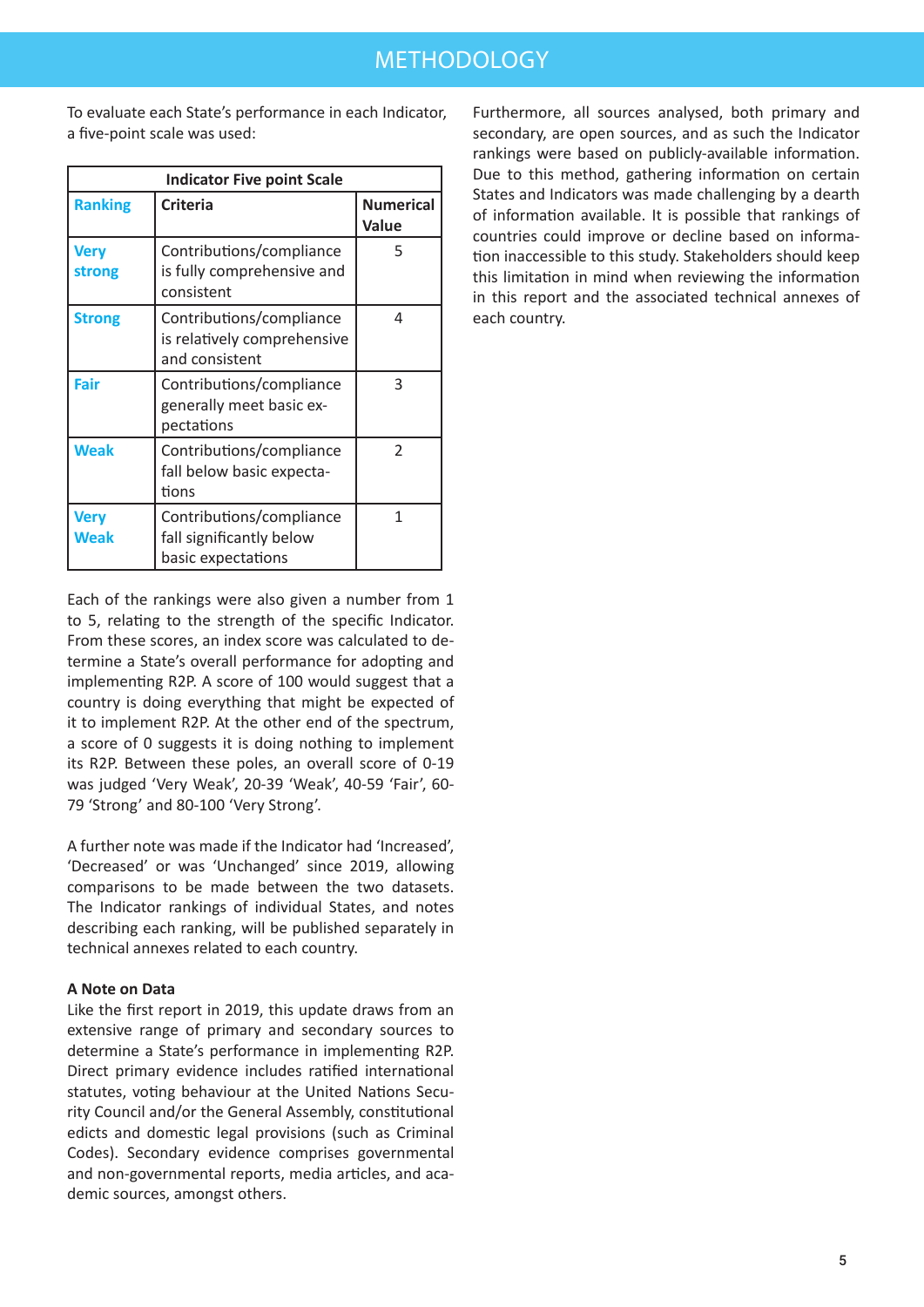#### **Interpretation of Results**

The below table shows the updated scores for each of the 21 countries under review as of 2022, rated from strongest to weakest.

| National Performance in R2P Implementation 2022 |              |                                                                     |  |  |
|-------------------------------------------------|--------------|---------------------------------------------------------------------|--|--|
| Rank-                                           | <b>Index</b> | <b>Country</b>                                                      |  |  |
| ing                                             | <b>Score</b> |                                                                     |  |  |
| <b>Strong</b>                                   | 74           | Australia/ New Zealand                                              |  |  |
|                                                 | 73           | Repulic of Korea (South Korea)                                      |  |  |
|                                                 | 70           | Japan                                                               |  |  |
|                                                 | 60           | Fiji                                                                |  |  |
| Fair                                            | 59           | <b>Timor Leste</b>                                                  |  |  |
|                                                 | 54           | Mongolia/Vanuatu                                                    |  |  |
|                                                 | 51           | Malaysia                                                            |  |  |
|                                                 | 46           | Singapore                                                           |  |  |
|                                                 | 46           | The Philippines                                                     |  |  |
| 45                                              |              | Cambodia                                                            |  |  |
|                                                 | 41.5         | Thailand                                                            |  |  |
|                                                 | 41           | Papua New Guinea                                                    |  |  |
|                                                 | 40           | Solomon Islands                                                     |  |  |
| <b>Weak</b><br>39                               |              | The Philippines/Solomon Islands/<br><b>Thailand</b>                 |  |  |
|                                                 | 35           | Cambodia                                                            |  |  |
|                                                 | 33           | Papua New Guinea                                                    |  |  |
|                                                 | 25           | Vietnam                                                             |  |  |
|                                                 | 22           | China                                                               |  |  |
|                                                 | 21           | Brunei Darussalam                                                   |  |  |
| <b>Very</b>                                     | 16           | Laos                                                                |  |  |
| weak                                            | 6            | Myanmar (Burma)                                                     |  |  |
|                                                 | 0            | Democratic People's Republic of<br>Korea (North Korea (North Korea) |  |  |

### **By Country**

As in 2019, the Korean peninsula offers the best and worst examples of R2P in action. South Korea is one of the strongest States in implementing R2P, whilst across the border of the demilitarized zone, Kim Jong-un's regime in North Korea continues to commit widespread atrocities as it isolates itself from the international community.

The five 'Strong' States: Australia, New Zealand, South Korea, Japan, and Fiji – and Timor-Leste, which trails behind them by a single point – have done much to further R2P in the region in the last few years. All of them – bar Fiji – have appointed a national R2P Focal Point. While Fiji has yet to do so, it has made strong commitments during its tenure on the UN Human Rights Council and has continued to maintain a highly professional contribution to UN peacekeeping missions, as has Mongolia.

At the other end of the scale, the region's worst performers in 2019 remain the worst performers in 2022. Two of the three 'Very Weak' countries: Myanmar and North Korea, are the site of ongoing atrocity crimes. North Korea's political and social system and widespread network of detention centres continue to constitute systematic crimes against humanity. Myanmar's armed forces, after committing a wave of genocide and war crimes against the Rohingya minority beginning in 2017, took over the country in a coup d'état in February 2021. The subsequent conflict against their own citizens and armed insurgent groups throughout the country has dramatically increased the chances of atrocity crimes occurring. Laos remains in the 'Very Weak' category, yet their weak position has not become significantly worse in the last two years. It remains an isolationist State, with a poor record of human rights and discrimination against minorities, particularly those of the Hmong ethnicity.

The newest inclusion to the study, Vanuatu, performed reasonably well with a score of 54, the same as Mongolia. While it lacks capacity for proper governance in some areas and suffers incredibly high levels of domestic violence, its independent judiciary and open civic space, along with its broad commitments to human rights both domestically and regionally means it is a solid proponent of R2P in the Pacific with optimistic prospects for future improvement.

The average score for the whole region was 42, just within the 'Fair' category. The last two years saw atrocity crimes committed in Myanmar, China, the Philippines and North Korea. In conjunction with the effects of the pandemic, the Asia Pacific can be construed as a politically volatile region with significant risks of atrocities. Yet, States with strong institutions and commitments to human rights such as Australia, New Zealand, South Korea and Japan, and other countries developing these capabilities, such as Timor-Leste and Mongolia, show the Asia Pacific has and is engaging with R2P. Overall, the state of R2P within the Asia Pacific has made some progress, yet much work needs to be done, by States, civil society, and the international community, to effectively protect the region from atrocity crimes.

As in 2019, there are subregional differences in R2P implementation. Pacific countries: Australia, New Zealand, Fiji, Papua New Guinea, Vanuatu, and the Solomon Islands, achieved an average Index score of 56, higher than the regional average thanks in no small part to Australia and New Zealand but also by the efforts of Fiji and Vanuatu, despite their relative lack of capacity. Even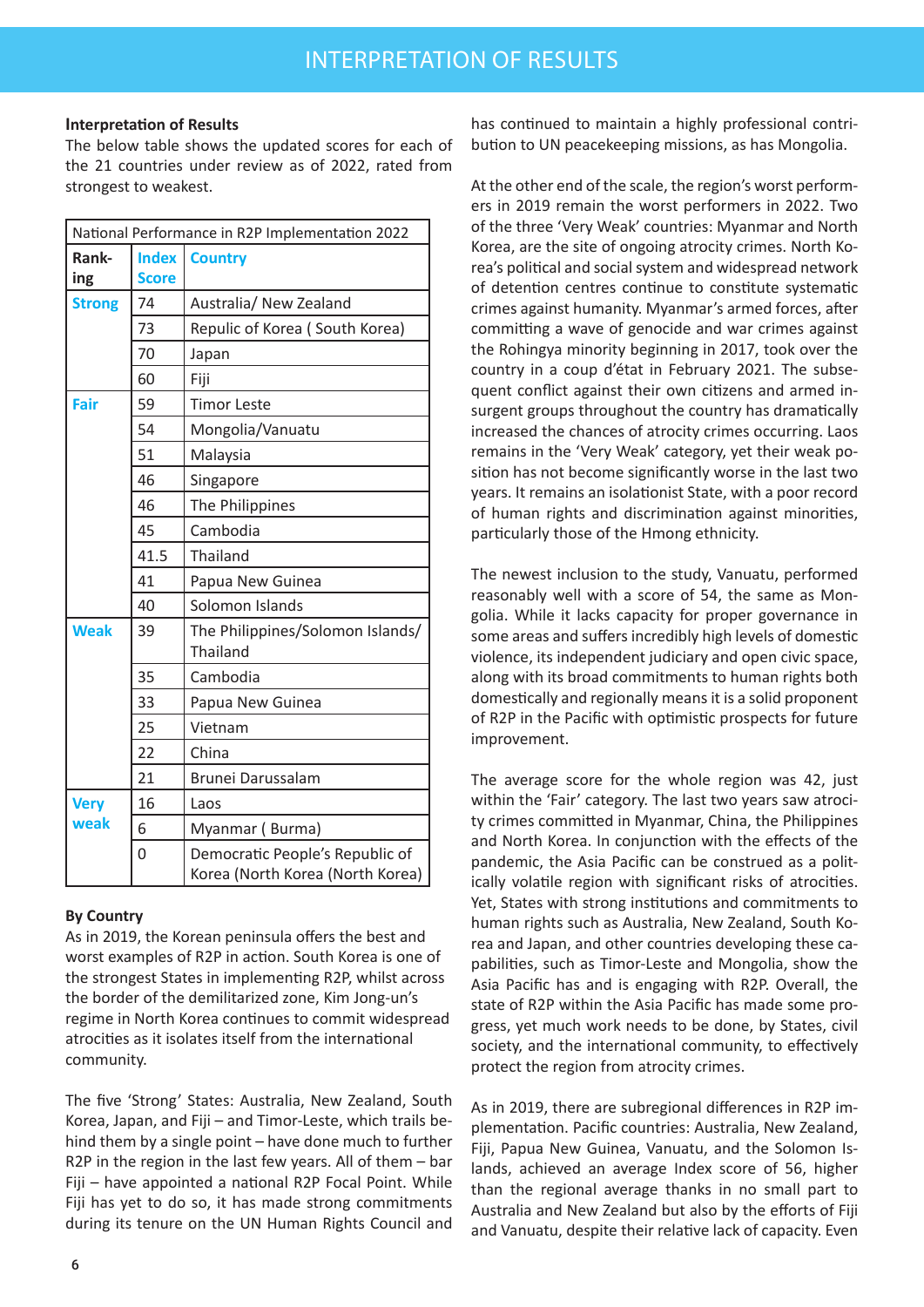without the inclusion of Vanuatu, the Pacific average remains at 56, suggesting the region offers fertile ground for policymakers and stakeholders to further promote R2P and other efforts encouraging atrocity prevention and human rights protection.

ASEAN countries scored an average of 33, well below both the Pacific average and the regional average. Myanmar's ongoing atrocities places it last in the group, and further democratic backsliding and weak international engagement has seen the Philippines, Thailand and Cambodia sink into the 'Weak' category, while other ASEAN members are placed around the median score. Laos and Brunei remain, for the most part, disengaged from R2P, as does Vietnam. While Brunei can still be considered an outlier due to its small size and unique national characteristics, both Laos and Vietnam lack strong protection against discrimination and violations of human rights. Others such as Singapore, Malaysia and Indonesia sit around the median range, where lacklustre domestic implementation and lack of diplomatic impetus reduces their score.

ASEAN's performance should also be viewed in respect of their efforts to stop the atrocities following the coup in Myanmar. While Malaysia, Indonesia and Brunei have attempted to affect diplomacy and provide support to Myanmar's citizens and its Rohingya minority, many members' preference for non-interference and deference to state sovereignty has ensured action beyond rhetoric has been largely lacking. Cambodia's unilateral engagement with the military junta in Myanmar, after they had been expelled from previous meetings, suggests ASEAN finding solidarity over Myanmar's current crisis, to ensure regional peace and to prevent atrocities, may be its greatest test. As it stands, ASEAN's endeavours in this area need further strengthening if they are to prove effective in the future.

Northeast Asia accounts for an average of 43, slightly higher than the regional average. Yet, as in 2019, this result comes with a caveat. As while strong institutions and international engagement in both South Korea and Japan mean these countries score well, North Korea and China score low due to widespread political oppression and atrocity crimes against their own populations. Mongolia is near the median range, maintaining a unique democratic space between the repressive regimes of China and Russia. Like the Pacific countries, it lacks capacity in some critical areas of atrocity prevention, yet its commitment to peacekeeping and continued strengthening of civil space, still nascent after decades of Soviet rule, make it score relatively high in the region.

#### **By Indicator**

The below table contains the top and bottom three Indicators and their relevant Index scores for 2022.

| <b>Top 3 Indicators</b>                                                                                                                            | Index<br>Score |
|----------------------------------------------------------------------------------------------------------------------------------------------------|----------------|
| Participate in international peer re-<br>view processes, including the Universal<br>Periodic Review (UPR) of the UN Human<br><b>Rights Council</b> | 76             |
| Protection of populations from atrocity<br>crimes                                                                                                  | 74             |
| Reduction of atrocity crime risks                                                                                                                  | 68             |
| <b>Bottom 3 Indicators</b>                                                                                                                         | Index<br>Score |
| Conduct a national assessment of risk<br>and resilience                                                                                            | 1              |
| Establish domestic mechanisms to hold<br>the government accountable for uphold-<br>ing its responsibility to protect                               | 4              |
| Incorporate atrocity crime risks and<br>dynamics into conflict analysis and/or<br>development partnerships                                         | 15             |

The top Indicators show the Asia Pacific region supports R2P where it matters most: in the protection of populations from atrocity crimes. Many States have also reduced the risks of atrocity crimes occurring within their borders. These excellent results reflect the region's high engagement with UN review processes as part of the UPR, which was the top result across the update. While individual States may not always enact upon the recommendations received during the UPR, their delegations often do engage strongly with the process and recognise its importance in multilateral efforts to promote human rights and in the structural prevention of atrocity crimes. Other Indicators with high scores include supporting UN Security Council veto restraint in cases of atrocity crimes (61) and cooperation with UN Human Rights mandate holders (60). This suggests the Asia Pacific tends to work with international bodies over regional ones, valuing the consensus international fora foster as opposed to unilateral or regional initiatives.

This general acquiescence towards international engagement is in stark contrast to specific measures of prevention advocated for by the UN Secretary-General. Very few States have conducted assessments, established mechanisms, or incorporated risk dynamics related to atrocity crimes into their domestic architecture. Yet it should be noted Asia Pacific States are not alone in this, and very few countries in the world have taken concrete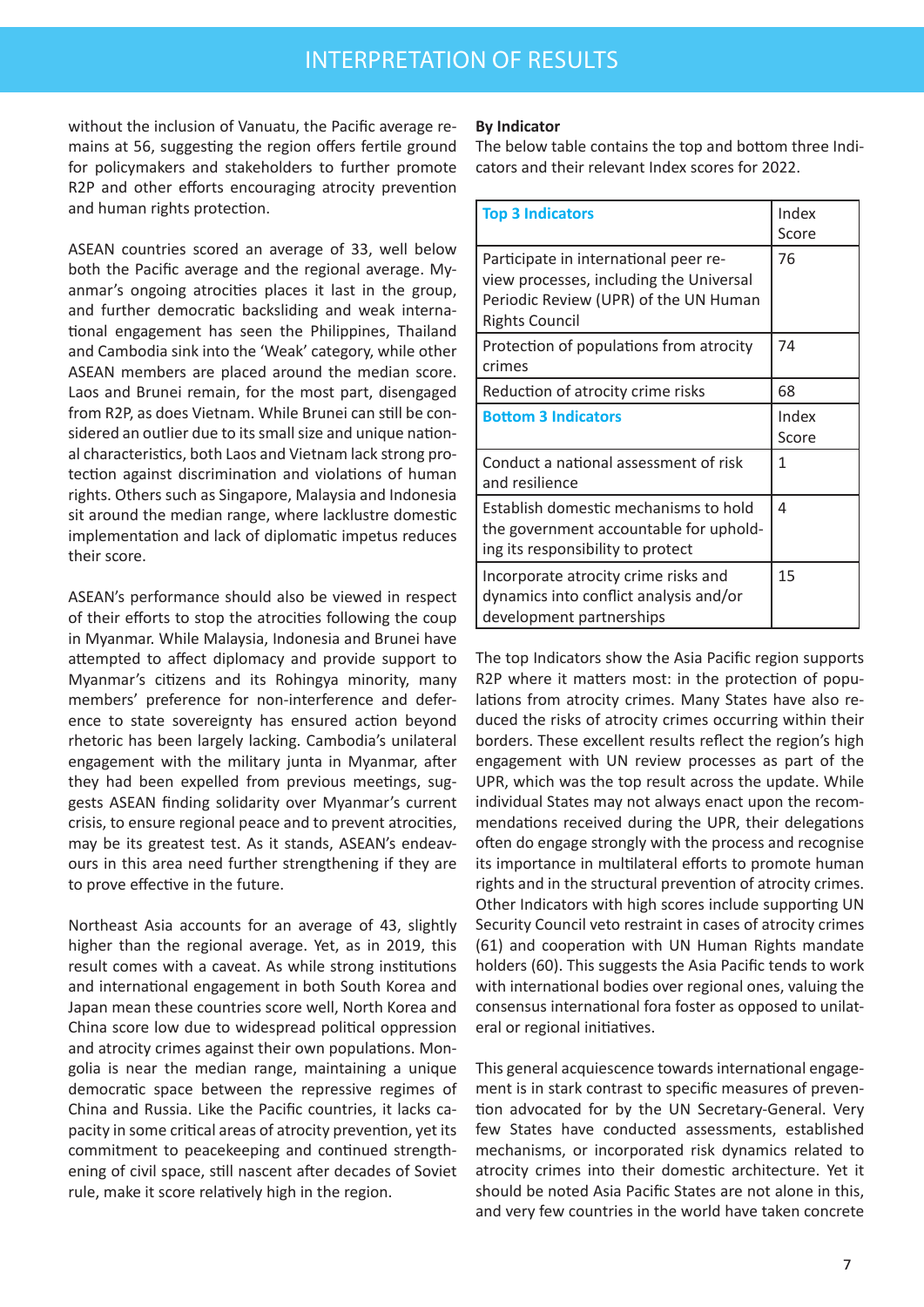steps to initiate these steps into their respective national structures. Other low scoring Indicators include assisting States to fulfil their R2P in crisis situations (27) and strengthening the capacity of regional networks and organisations in human rights and atrocity prevention (a set of three Indicators that each scored 29). These scores confirm the region's preference for dealing with international processes rather than regional initiatives. The region also remains a poor performer when protecting individuals fleeing atrocity crimes in accordance with international refugee law (24).

From these results, conclusions drawn in 2019 largely hold true in 2022. Regarding R2P, Asia Pacific governments tend to be more comfortable working through the UN than they are through their own regional bodies. Although several States have voiced support for regional human rights and other preventive capacities in principle, few if any have actively sought to build and extend those capacities. This has played out in ASEAN's less than constructive role in reacting to the violence and atrocities in Myanmar and the Philippines, where prevention initiatives have been actioned outside of the organisation. While rhetoric around a regional community may be strong, actual engagement with these organs is limited. Furthermore, the rhetoric around human rights and protection of vulnerable populations is far greater than practices of prevention. In the past few years, the region has typically failed to prevent crises from escalating into atrocities and it has relied on external actors, particularly the UN, to marshal effective responses. When it comes to taking their own measures to protect populations from atrocity crimes, the region's governments have performed poorly. They are deeply reluctant, for example, to even utilise peaceful means to support protection, for example by encouraging and assisting states in crisis through the utilisation of preventive diplomacy and other mechanisms, as can be seen in Myanmar. This reliance on international and multilateral initiatives over State-based ones in the Asia Pacific moves the onus of protection away from the State towards external actors. This preference is against the primary facet of Pillars I and II of R2P: that primary protection against atrocity

crimes lies first and foremost with the State, and the international community has a responsibility to help those in carrying out that responsibility.

The Asia Pacific is also a poor performer regarding the treatment of refugees. Responsibility for this weak performance is shared across the region. Only a handful of states have signed and ratified the International Refugee Convention and its additional Protocol. This leaves the great majority of the region's displaced people without the protections afforded to refugees and vulnerable to exploitation, abuse, human rights violations, and arbitrary measures.

It also should be noted, despite an Index score of 54, many States within the Asia Pacific are poor at dealing with past atrocities. The score accounts for those countries that have an absence of past atrocities, as well as those who are effective or poor at dealing them. Thus, legal accountability for past atrocities remains very rare throughout the region. In most cases, impunity is the norm. For example, only a handful of Khmer Rouge perpetrators ever faced justice for their actions. Meanwhile, historic atrocity crimes in China, Indonesia, Myanmar and elsewhere have gone entirely unpunished. The region has also tended to shy away from truth and reconciliation processes that address past atrocities. This creates a culture of impunity that helps sustain atrocity crimes. As a result, the underlying grievances and injustices that can give rise to violent conflict and atrocity crimes remain unaddressed.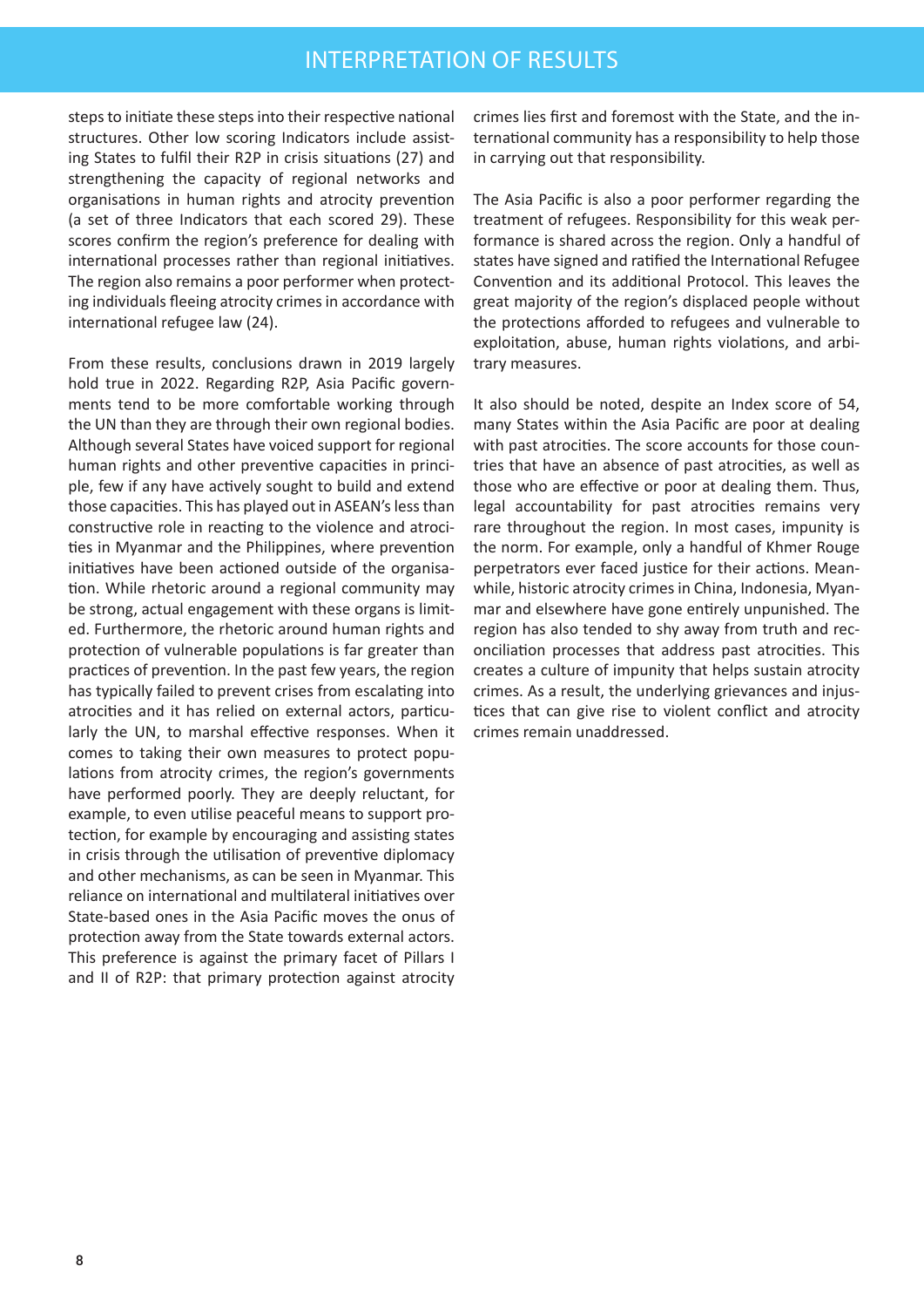#### **Comparison of Results**

### **By Country**

As this update draws upon previous conclusions in 2019, the following table will examine the results of both years to determine whether implementation of R2P in the Asia Pacific has improved or declined. It should be

noted the 2019 Index scores rounded up to the first decimal place, whereas the 2022 scores use whole numbers. Those countries with an asterisk have had their 2019 scores rounded up to fit with the updated scores.

| <b>Country</b>                                            | <b>2019 Index</b><br><b>Score</b> | <b>Ranking</b> | <b>Country</b>                                                   | <b>2022 Index</b><br>score | <b>Ranking</b> |
|-----------------------------------------------------------|-----------------------------------|----------------|------------------------------------------------------------------|----------------------------|----------------|
| Australia                                                 | 81                                | Very Strong    | Australia                                                        | 74                         | Strong         |
| Japan                                                     | 78                                | Strong         | New Zealand                                                      | 74                         | Strong         |
| New Zealand                                               | 76                                | Strong         | Repulic of Korea<br>(South Korea)                                | 73                         | Strong         |
| Repulic of Korea<br>(South Korea)                         | 74                                | Strong         | Japan                                                            | 70                         | Strong         |
| <b>Timor Leste</b>                                        | 64                                | Strong         | Fiji                                                             | 60                         | Strong         |
| Mongolia                                                  | 58                                | Fair           | <b>Timor Leste</b>                                               | 59                         | Fair           |
| Fiji                                                      | 57                                | Fair           | Mongolia                                                         | 54                         | Fair           |
| Indonesia*                                                | 57                                | Fair           | Malaysia                                                         | 51                         | Fair           |
| Malaysia                                                  | 55                                | Fair           | Indonesia                                                        | 50                         | Fair           |
| Singapore                                                 | 50                                | Fair           | Singapore                                                        | 46                         | Fair           |
| The Philippines                                           | 45                                | Fair           | Solomon Islands                                                  | 39                         | Weak           |
| Thailand                                                  | 43                                | Fair           | The Philippines                                                  | 39                         | Weak           |
| Cambodia                                                  | 41                                | Fair           | <b>Thailand</b>                                                  | 39                         | Weak           |
| Solomon Islands                                           | 39                                | Weak           | Cambodia                                                         | 35                         | Weak           |
| Papua New Guinea                                          | 35                                | Weak           | Papua New Guinea                                                 | 33                         | Weak           |
| China*                                                    | 29                                | Weak           | Vietnam                                                          | 25                         | Weak           |
| Vietnam <sup>*</sup>                                      | 29                                | Weak           | China                                                            | 22                         | Weak           |
| Brunei Darussalam                                         | 23                                | Weak           | Brunei Darussalam                                                | 21                         | Weak           |
| Lao People's<br>Democratic Republic<br>$(Laos)*$          | 16                                | Very Weak      | Lao People's<br>Democratic Republic<br>(Laos)                    | 16                         | Very Weak      |
| Myanmar (Burma)                                           | $\overline{7}$                    | Very Weak      | <b>Burma</b>                                                     | 6                          | Very Weak      |
| Democratic People's<br>Republic of Korea<br>(North Korea) | $\overline{2}$                    | Very Weak      | <b>Democratic People's</b><br>Republic of Korea<br>(North Korea) | 1                          | Very Weak      |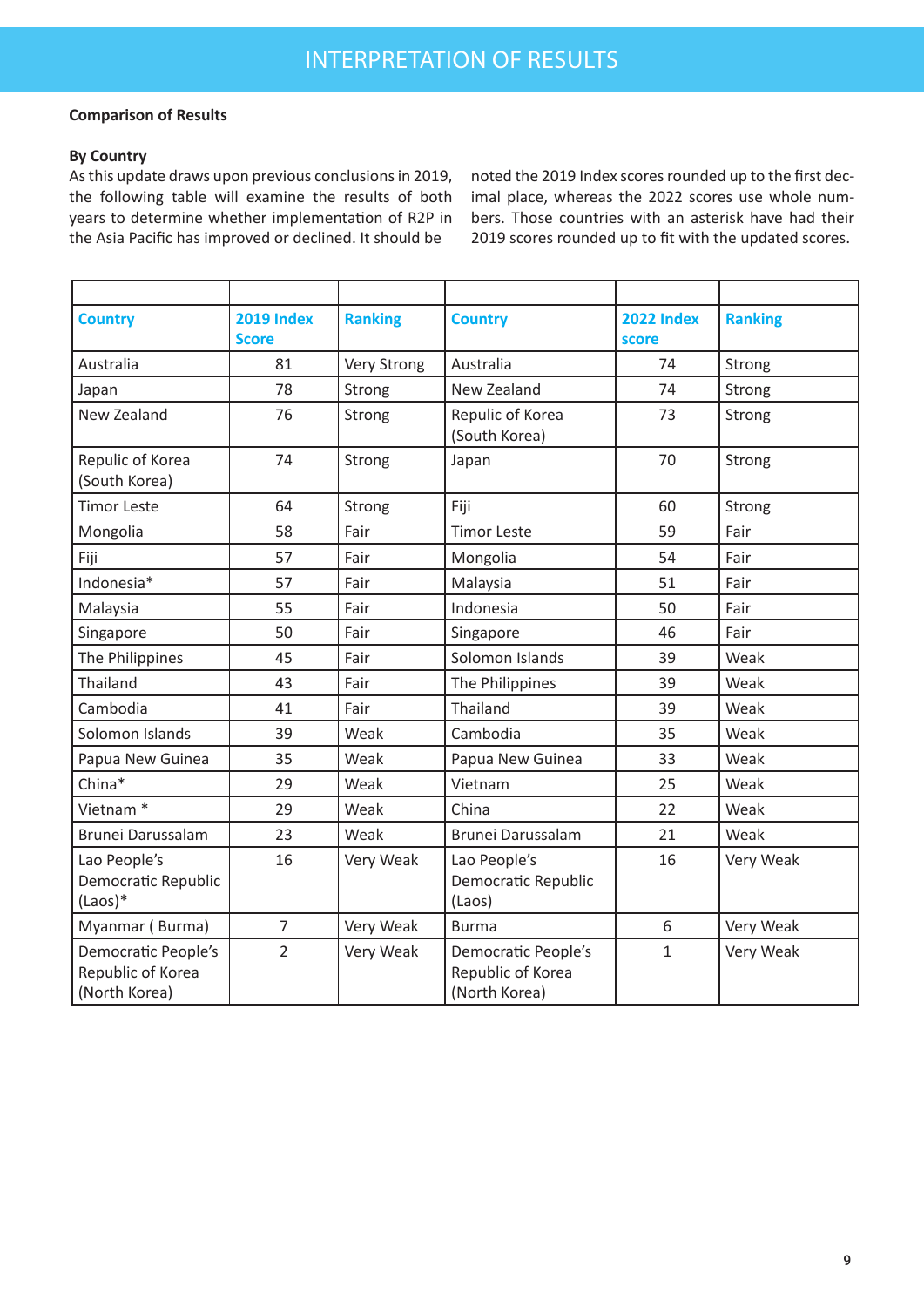| The following table displays the differences in Index scores between 2019 and 2022 |  |
|------------------------------------------------------------------------------------|--|
|------------------------------------------------------------------------------------|--|

| Comparison scores 2019 and 2022                        |                   |                                   |                  |  |
|--------------------------------------------------------|-------------------|-----------------------------------|------------------|--|
| <b>Country</b>                                         | <b>Difference</b> | <b>2019 Index</b><br><b>Score</b> | 2022 Index score |  |
| Fiji                                                   | $+3$              | 57                                | 60               |  |
| Solomon Islands                                        | $-/+ 0$           | 39                                | 39               |  |
| Lao People's<br>Democratic Republic (Laos)*            | $-/+ 0$           | 16                                | 16               |  |
| Democratic People's Republic of Korea<br>(North Korea) | $-1$              | $\overline{2}$                    | $\mathbf 1$      |  |
| Myanmar (Burma)*                                       |                   | $\overline{7}$                    | 6                |  |
| Repulic of Korea<br>(South Korea)                      | $-1$              | 74                                | 73               |  |
| <b>Brunei Darussalam</b>                               | $-2$              | 23                                | 21               |  |
| New Zealand                                            | $-2$              | 76                                | 74               |  |
| Papua New Guinea                                       | $-2$              | 35                                | 33               |  |
| Malaysia                                               | $-4$              | 55                                | 51               |  |
| Mongolia                                               | $-4$              | 58                                | 54               |  |
| Thailand                                               | $-4$              | 43                                | 39               |  |
| Singapore                                              | $-4$              | 50                                | 46               |  |
| Vietnam*                                               | $-4$              | 29                                | 25               |  |
| <b>Timor Leste</b>                                     | $-5$              | 64                                | 59               |  |
| Cambodia                                               | -6                | 41                                | 35               |  |
| The Philippines                                        | $-6$              | 45                                | 39               |  |
| China *                                                | $-7$              | 29                                | 22               |  |
| Indonesia*                                             | $-7$              | 57                                | 50               |  |

From the above tables, it can be seen there has been near universal decline in general implementation of R2P in the Asia Pacific. This is due to several reasons as mentioned in the Introduction, but the pandemic and rising autocracy, and the subsequent erosion of human rights protections, are the main drivers of the decline. Most States have fallen by a few points, some including Japan, Australia, Indonesia, China, Cambodia and the Philippines, have dropped several points, reflecting their broad recalcitrance in engaging with R2P in the past two years and general decline in human rights protections. Regarding Australia, while it maintains strong institutions and protection of human rights, recent erosions in civic space, the potential commission of war crimes by its military, and lacklustre regional engagement have seen its score decrease. However, it remains largely committed to R2P and a strong regional implementer of the R2P principle. In the case of the Philippines and China, this score reflects the erosion of human rights and the continuing atrocity crimes being committed within their borders.

It is interesting to note the country with the largest change in scores is Japan. However, while Japan has seen the biggest decline in scores, it is perhaps best viewed as an exception in the dataset. While domestically Japan has issues with discrimination and adequate human rights architecture, which has lowered its score, its engagement with UN fora and its first national dialogue on R2P suggest Japan's stance on R2P and atrocity prevention may not be as poor as the numbers suggest and is likely to improve in the future. Furthermore, and in a similar way to Australia, it remains firmly in the 'Strong' category due to its robust institutions and flourishing civic space.

The worst States for R2P implementation in 2019: Laos, Myanmar and North Korea, are still the worst performers in 2022. This is not surprising, as both North Korea and Myanmar have severe and ongoing atrocity crimes being committed within their borders. It should also be noted, while Myanmar declined slightly, some of its Indicators did increase in ranking to reflect the efforts at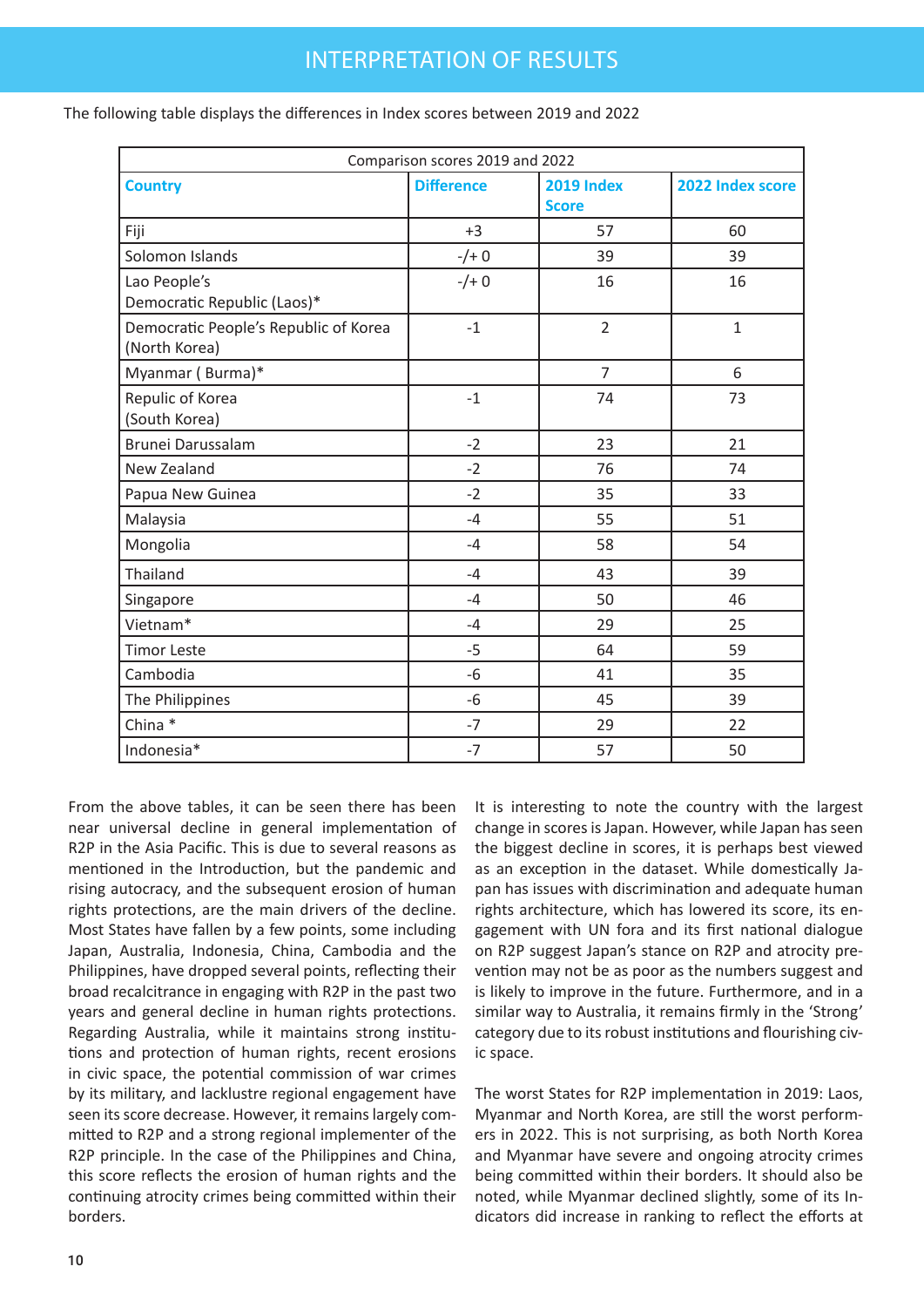the UN of the National Unity Government, the government in opposition to the military junta in Myanmar, and their repeated calls for the implementation of R2P in their country. Laos, again, remains a poor performer due to its isolation from the international system and historical ambivalence towards R2P, along with a poor record of dealing with past atrocities.

This overall decline is reflected in the regional average, which was 42, as opposed to the 2019 average of 45.5. While it could still be considered 'Fair', such a decline bodes ill for atrocity prevention and human rights protection within the Asia Pacific. Not surprisingly, subregional averages were less than their 2019 totals, with the Pacific scoring 56 compared to 57.6; ASEAN scoring 33 compared to 36; and Northeast Asia scoring 43 compared to 48.

While the numbers paint a bleak picture of R2P within the Asia Pacific, there are also encouraging signs of States engaging with the principle and undertaking actions that support it. Fiji increased its score by three, to reflect its growing domestic capacity and their recognition of international human rights. The Solomon Islands also improved in these Indicators, although the recent unrest due to its security partnership with China saw potential atrocity risks increase, and thus lowered its overall score and resulted in no change from its 2019 total. That these nations are part of the Pacific gives impetus for policymakers and stakeholders to better engage with the wider Pacific region over atrocity prevention and related issues (most notably climate change) and provide greater room for their voices to be heard.

#### **By Indicator**

The tables below compare the top and bottom three Indicators mentioned above with their previous 2019 Index scores.

| <b>Top 3 Indicators 2019</b>                                                                                                               | 2019 Index Score | 2022 Index Score | Index Score Differ-<br>ence |
|--------------------------------------------------------------------------------------------------------------------------------------------|------------------|------------------|-----------------------------|
| Protection of populations from atrocity<br>crimes                                                                                          | 75               | 74               | $-1$                        |
| Participate in international peer review pro-<br>cesses, including the Universal Periodic Re-<br>view (UPR) of the UN Human Rights Council | 74               | 76               | $+2$                        |
| Reduction of atrocity crime risks                                                                                                          | 70               | 68               | $-2$                        |
| <b>Bottom 3 Indicators 2019</b>                                                                                                            | 2019 Index Score | 2022 Index Score | Index Score Differ-<br>ence |
| Conduct a national assessment of risk and<br>resilience                                                                                    | 1                | 1                | 0                           |
| Establish domestic mechanisms to hold the<br>government accountable for upholding its<br>responsibility to protect                         | 4                | 4                | 0                           |
| Incorporate atrocity crime risks and dynam-<br>ics into conflict analysis and/or development<br>partnerships                               | 15               | 15               | 0                           |

The above tables reinforce the trends perceived in 2019 and recorded in 2022. Asia Pacific countries do well at protecting their populations from atrocity crimes and reducing the overall risk of them occurring. These scores have fallen slightly, however, due to the general increased risk of violence and atrocities in the region in the preceding years. It is encouraging to note the (small) increase in engagement with UPR processes, showing that Asia Pacific countries do at least acknowledge the importance of both human rights and multilateral engagement. The bottom Indicators of 2019 remain at the bottom in 2022: in the past years initiatives around atrocity crime risks and incorporating them into domestic mechanisms and other policies has not been a priority for national governments. This circumstance, however, could be explained by the onset of the pandemic and the understandable pivot towards ensuring adequate healthcare and vaccination efforts are undertaken.

Another Indicator also saw an increase, regarding the development of capacities needed to support civilian protection through the training of military and civilian personnel. This Index score rose from 47.6 in 2019 to 50 in 2022. While a minor increase, it is in line with the region's preference for international engagement and a relatively strong preference for and engagement with UN peacekeeping operations, particularly by China, Indonesia, Fiji and Mongolia.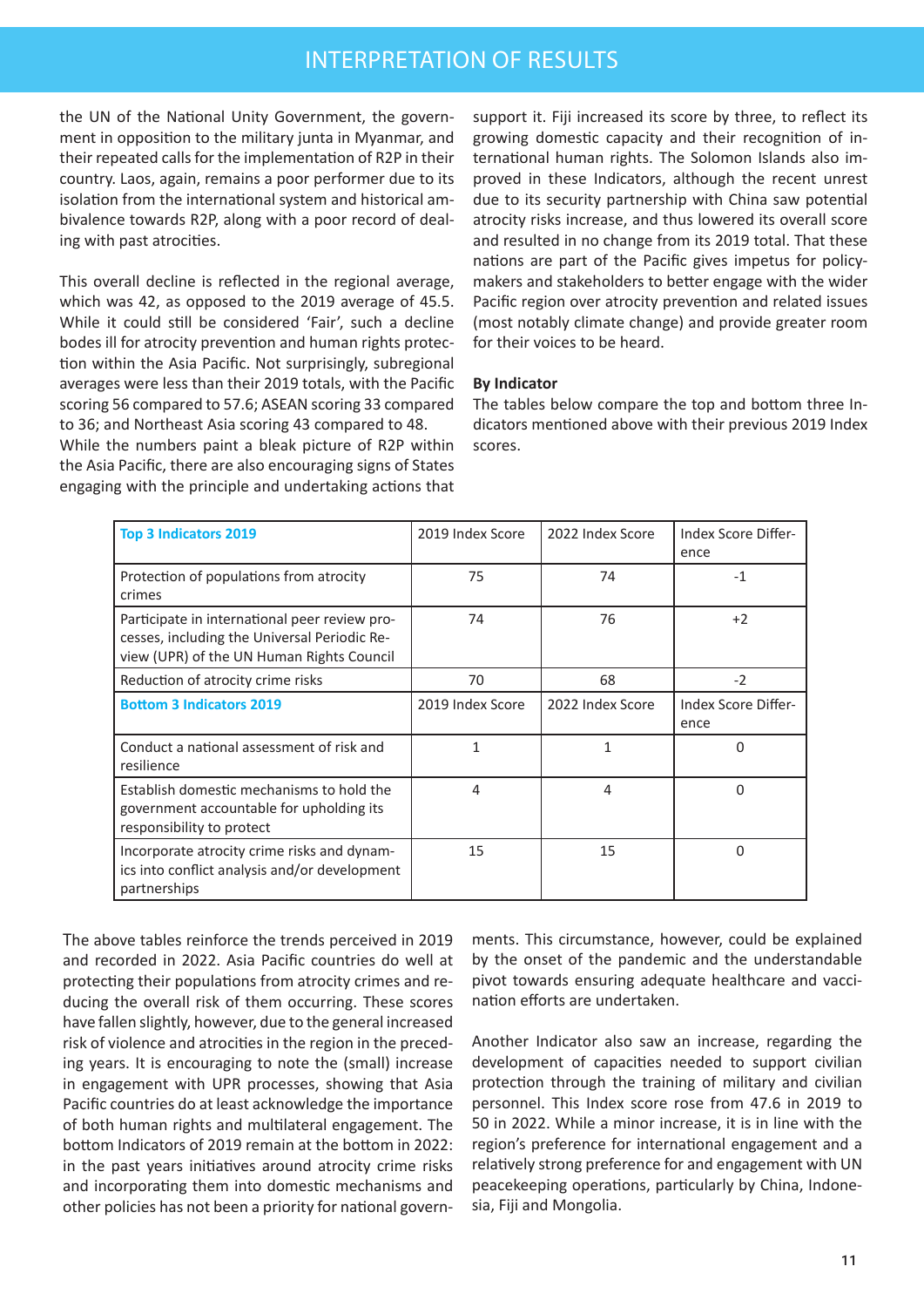The greatest Indicator to decline was participation in in The greatest Indicator to decline was participation in international, regional, and national discussions on the further advancement of R2P, dropping from 61.9 to 44. While this initially may suggest a steep decline in engagement with the principle, it is important to keep in mind the context. This update takes place during the global pandemic, where many countries were in lockdown and international movement was severely curtailed. As such, diplomatic meetings, when they did occur, were by necessity virtual. Those with weak internet infrastructure were less likely to partake in meetings and discussions

they otherwise normally would. Furthermore, the decline in discussions over R2P should be seen as an opportunity for practitioners of atrocity prevention. To address the decline of implementation and engagement with R2P in the region, effort should be aimed at hosting meetings regarding atrocity prevention and R2P, reengaging with governments and civil society organisations within the Asia Pacific once conditions make it safe to do so. Not only would it raise the region's collective score of the Indicator, but would go some way to remind authorities the importance of atrocity prevention and that the responsibility to protect lies primarily with the State.